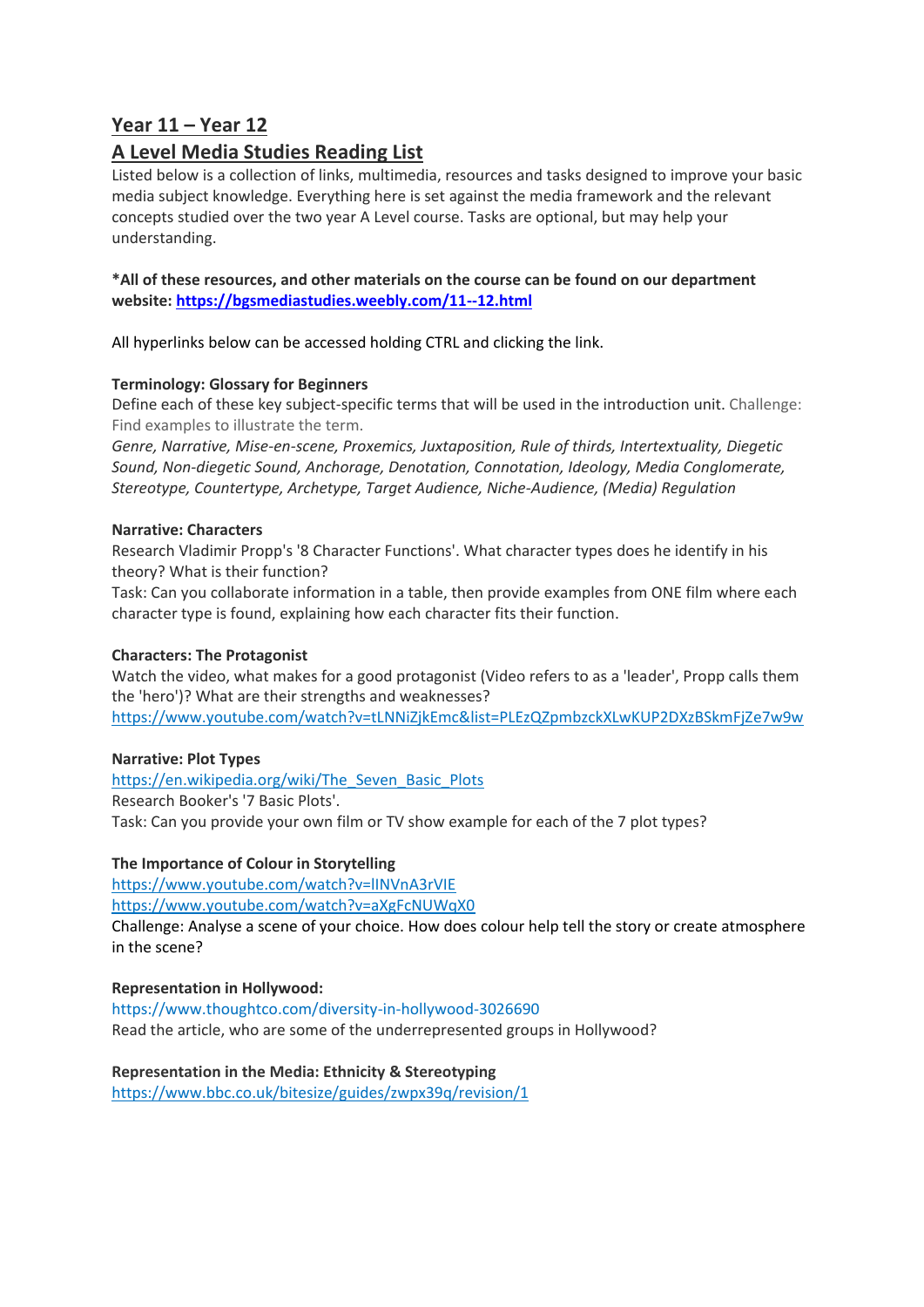### **Audience**

Why do we choose our media? **Theorists Blumler & Katz** suggest that audiences are active in picking the media they wish to consume. We make decisions about what newspapers to read, films to watch and video games to play based on what they refer to as gratifications.

Task: Research the 4 gratifications Blumler & Katz suggest are offered by the media. What are they? What do they offer? Challenge: What shows, games, films, social media apps etc fit each of the 4 gratifications? Do any provide more than one gratification?

### **Disney - A MAJOR Media Conglomerate!**

<https://www.vox.com/culture/2019/3/20/18273477/disney-fox-merger-deal-details-marvel-x-men> What was the takeover deal worth? Which company did Disney buy?

<https://www.cartoonbrew.com/disney/chart-every-company-that-disney-owns-172130.html> Go online and list 10 major companies that Disney owns.

### **[Who Owns the Media?](https://www.youtube.com/watch?v=aXgFcNUWqX0)**

Nice infographic on who owns the media (USA). Please note this was written BEFORE Disney's purchase of Fox in late 2019.

<https://www.webfx.com/blog/internet/the-6-companies-that-own-almost-all-media-infographic/>

### **TV Streaming - The Ever-changing Future on Television…**

Read the following articles, how is TV changing? What are some of the major companies at the forefront of this change?

<https://time.com/5736490/streaming-wars-disney-plus-apple-tv/> [https://www.bloomberg.com/news/articles/2019-11-30/what-the-streaming-wars-mean-for-the](https://www.bloomberg.com/news/articles/2019-11-30/what-the-streaming-wars-mean-for-the-future-of-tv-quicktake)[future-of-tv-quicktake](https://www.bloomberg.com/news/articles/2019-11-30/what-the-streaming-wars-mean-for-the-future-of-tv-quicktake)

#### **Media Regulation**

Find out which companies regulate the following media industries in the UK: TV & Radio, Film, Video Games, Advertising, Newspapers.

### **Hegemony – An essential concept.**

An important term/concept often discussed in the subject. Understanding this will help you look as not only how representations are constructed, but WHY.

Task. read the Media Magazine #65 article using the PDF (starts on page 18). Can you summarise in 5 bullet points of your own words?

OpenDrive>MediaStudies>MM65

#### **Reading List**

*Media Magazine Archive: <https://drive.google.com/drive/folders/0B0i5diL3vrEiSGxRNHIyZmM4Ums> Media Theory for A Level (Mark Dixon) OCR A Level Media Studies - My revision Notes (Michael Rodgers, Hodder Education) Film Art; An Introduction (Bordwell & Thompson) Filmish (Edward Ross)*